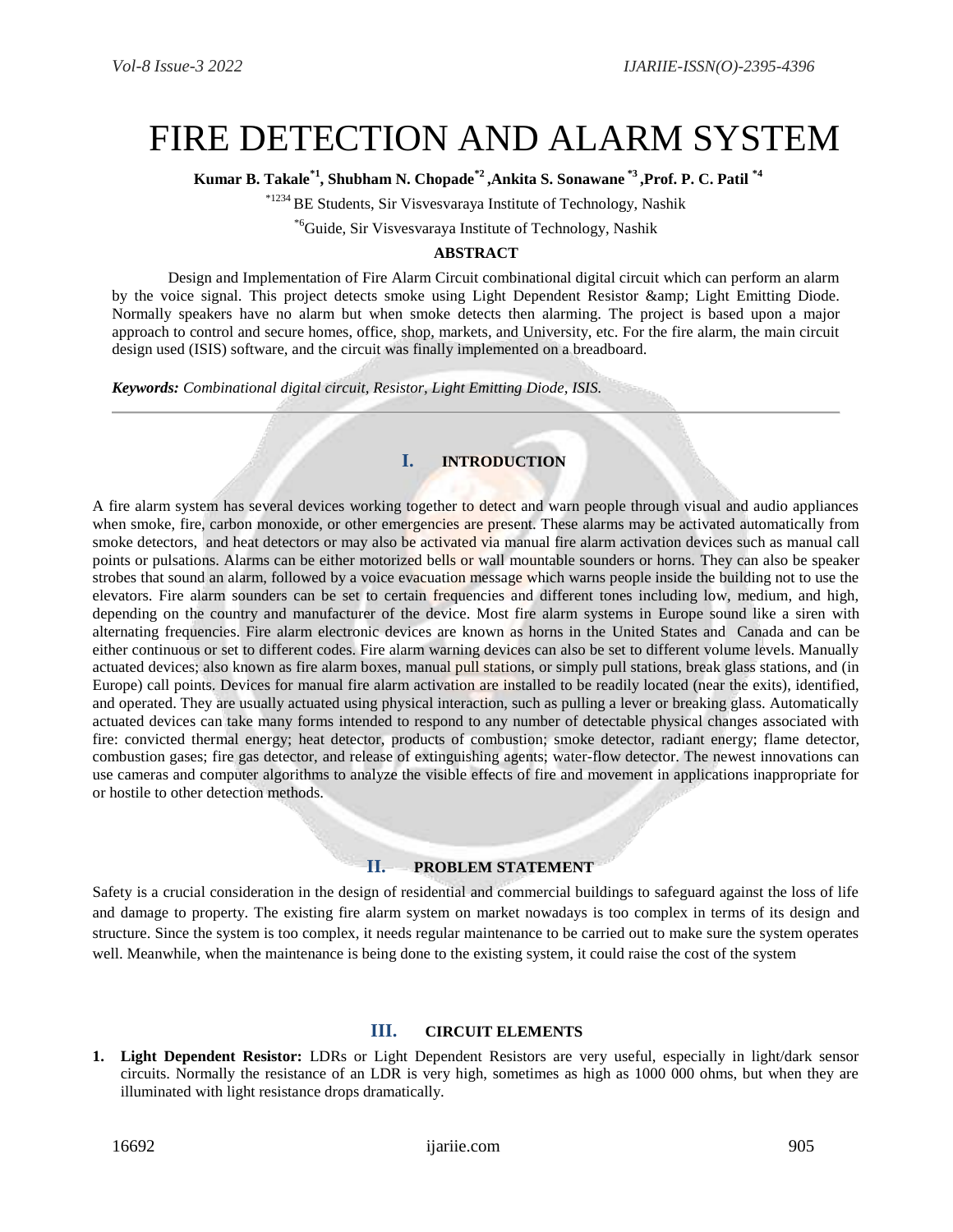

 **Fig 3.1: Light Dependent Resistor**

**2. Light Emitting Diode:**



 **Fig 3.2: Light Emitting Diode**

Light-emitting diodes, commonly called LEDs, are real unsung heroes in the electronics world. They do dozens of different jobs and are found on all kinds of devices. Among other things, they form numbers on [digital clocks,](http://www.howstuffworks.com/digital-clock.htm) transmit information from [remote controls, l](http://electronics.howstuffworks.com/inside-rc.htm)ight up watches and tell you when your appliances are turned on. Collected together, they can form images on a [jumbo television screen o](http://electronics.howstuffworks.com/jumbo-tv2.htm)r [illuminate a traffic light.](http://www.howstuffworks.com/question178.htm)

# **3. LM78XX (KA78XX, MC78XX) FIXED VOLTAGE REGULATOR (POSITIVE)**



**Fig 3.3: LM78XX**

**3. 3-Terminal 1A Positive Voltage Regulator:** The LM78XX series of three-terminal positive regulators are available in the TO-220/D-PAK package and with several fixed output voltages, making them useful in a wide range of applications. Each type employs internal current limiting, thermal shut-down, and safe area protection, making it essentially indestructible. If adequate heat sinking is provided, they can Deliver over 1A output current. Although designed primarily as fixed voltage regulators, these devices can be used with external components to obtain adjustable voltages and currents.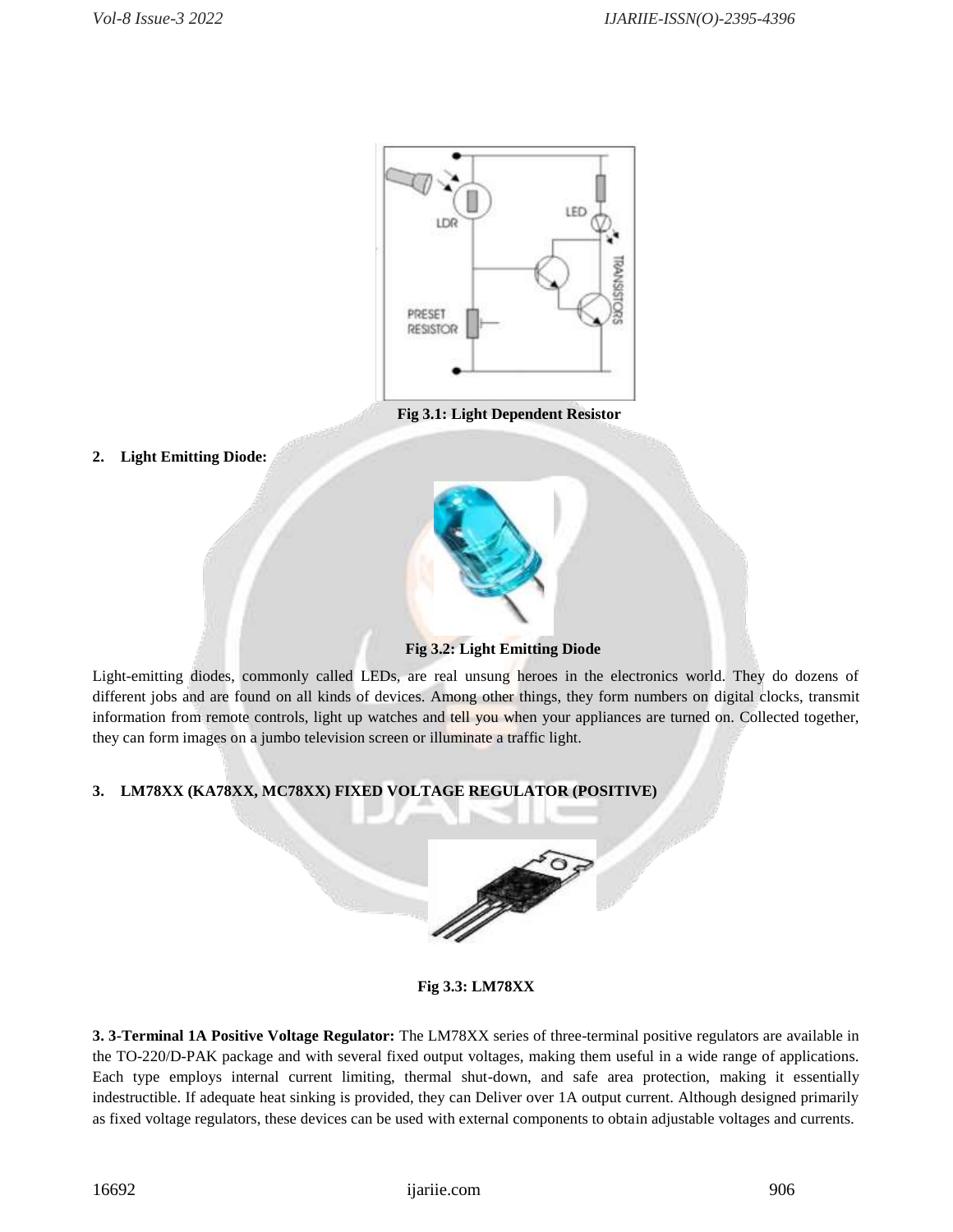

**Fig 3.4: 3-Terminal 1A Positive Voltage Regulator** 

**4. [Transistor BC547:](http://www.engineersgarage.com/electronic-components/transistor-bc547-datasheet)** BC547 is an NPN bipolar junction transistor. A transistor stands for transfer of resistance and is commonly used to amplify current. A small current at its base controls a larger current at collector & emitter terminals. BC547 is mainly used for amplification and switching purposes. It has a maximum current gain of 800. Its equivalent transistors are BC548 and BC549.

## **Fig 3.5: [Transistor BC547](http://www.engineersgarage.com/electronic-components/transistor-bc547-datasheet)**

The transistor terminals require a fixed DC voltage to operate in the desired region of its characteristic curves. This is known as bias. For amplification applications, the transistor is biased such that it is partly on for all input conditions.

The input signal at the base is amplified and taken at the emitter. BC547 is used in a common emitter configuration for amplifiers. The voltage divider is the commonly used biasing mode. For switching applications, the transistor is biased so that it remains fully on if there is a signal at its base. In the absence of a base signal, it gets completely off.

**5. Transistor C1815Y:** Enhanced performance, new generation, high-voltage, high-speed switching NPN transistor with an integrated damper diode in a plastic full-pack envelope intended for use in horizontal deflection circuits of color television receivers. Features exceptional tolerance to base drive and collector current load variations resulting in a very low worst-case dissipation.

#### **IV. WORKING**

The answer to that question is two answers because there are two quite different kinds of smoke detectors. One is a kind of [electronic e](http://www.explainthatstuff.com/electronics.html)ye; the other's a sort of electronic nose. The eye type of detector is more properly called an optical smoke detector (or photocell smoke detector) and it works a bit like Tom Cruise in Mission Impossible. Remember the scene when Tom dangles from the ceiling trying to avoid all those light-detecting burglar beams? An optical smoke detector is just like that inside. Let's take a look.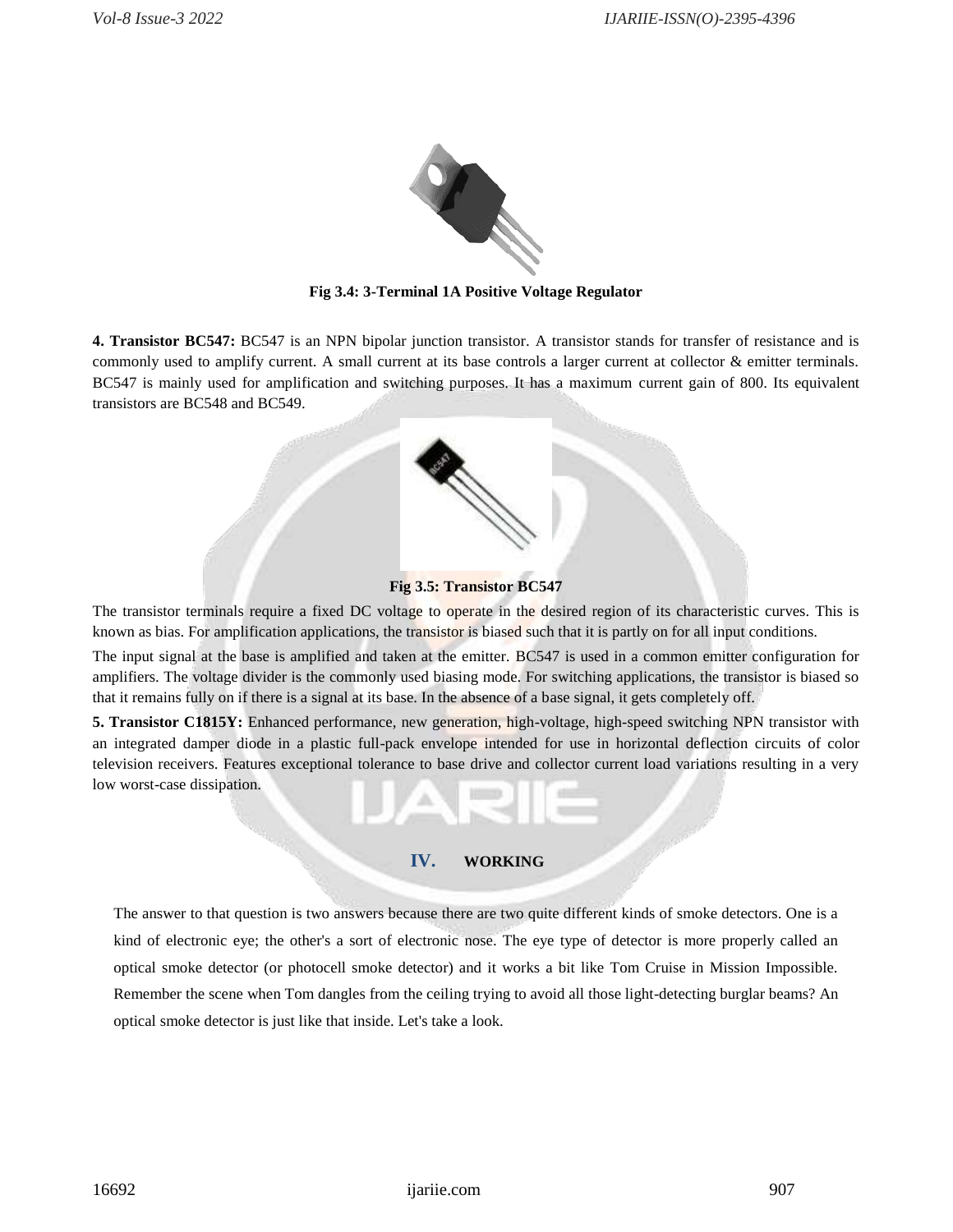

**Fig 4.1: Working of optical smoke detector**

The detector must be screwed to your ceiling because that's where smoke heads for when something starts to burn. Fire generates hot gases and because these are less dense (thinner—or weigh less per unit of volume) than ordinary air they rise upward, swirling tiny smoke particles up too.

The detector is designed with a large opening in the bottom (1), shown upper right in our top photo, that leads to the detection chamber up above.

An invisible, [infrared light b](http://www.explainthatstuff.com/electromagnetic-spectrum.html)eam, similar to the ones that Tom Cruise dodged, shoots across the chamber from a light-emitting diode or LED (2) to a [photocell \(](http://www.explainthatstuff.com/how-photoelectric-cells-work.html)3). The photocell is an electronic light detector that generates [electricity f](http://www.explainthatstuff.com/electricity.html)or as long as light falls on it. Normally, when there is no smoke about, the light beam shoots constantly between the LED and the detector. An electronic circuit (4) detects that all is well and nothing happens. The alarm (5) remains silent.

But if a fire breaks out, smoke enters the chamber (6) and interrupts the beam (7). Because no light is falling on the photocell, it does not generate an electric current anymore. The circuit spots this straight away (8), realizes something's amiss and triggers the shrill and nasty alarm (9) that wakes you up and saves your life.

# **V. BLOCK DIAGRAM**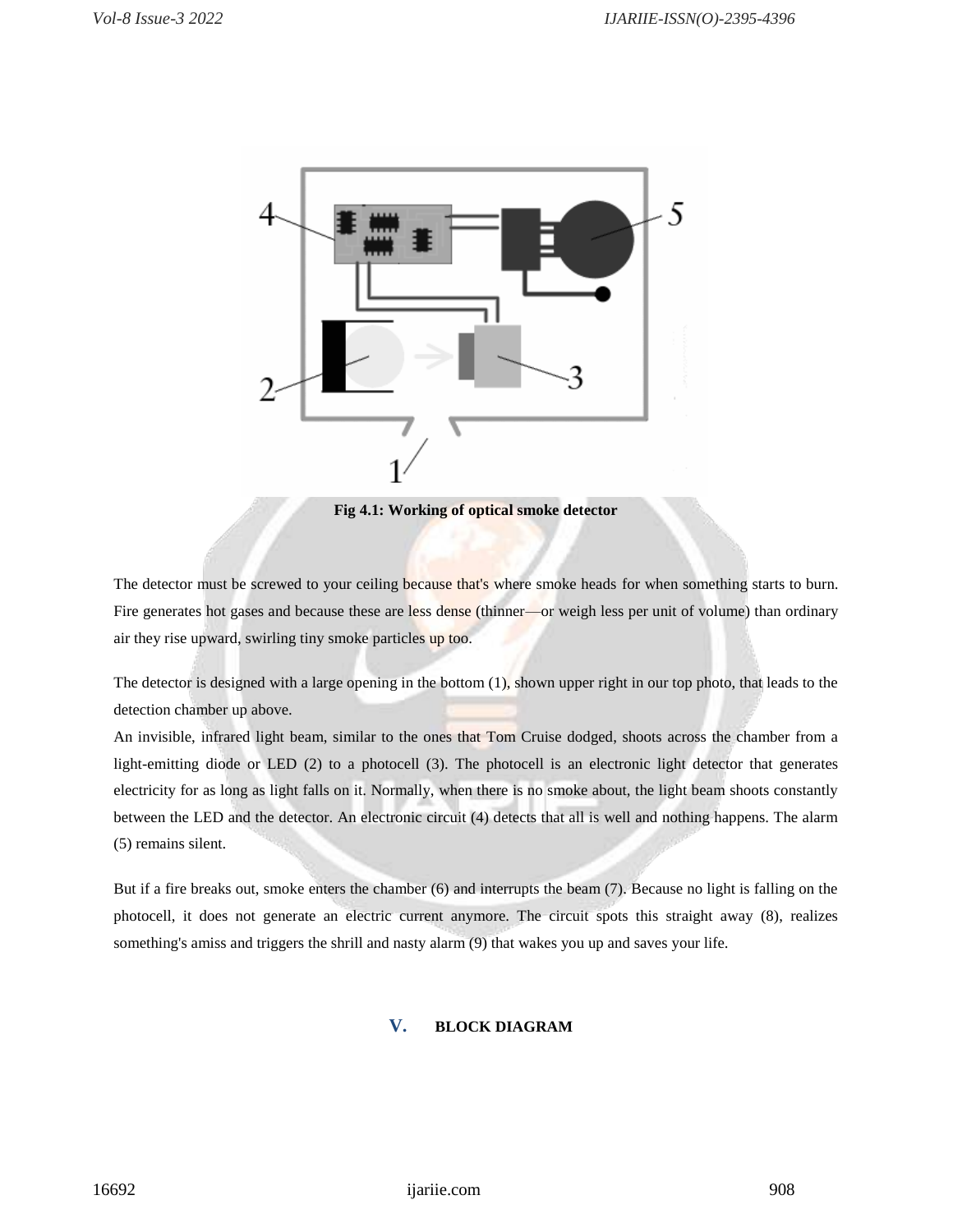

### **Figure 6.1: 9V Power supply for Circuit**

A well-regulated power supply is essential for this circuit because even slight variations in the supply voltage could alter the biasing of the transistor used in the fire sensing section and this could seriously affect the circuit's performance.

A regulated 9V/500mA power supply that can be used for powering the basic fire alarm circuit and its modified versions is shown above. Transformer T1 is a 230V primary, 12V secondary, and 500mA step-down transformer. D1 is a 1A bridge that performs the job of rectification.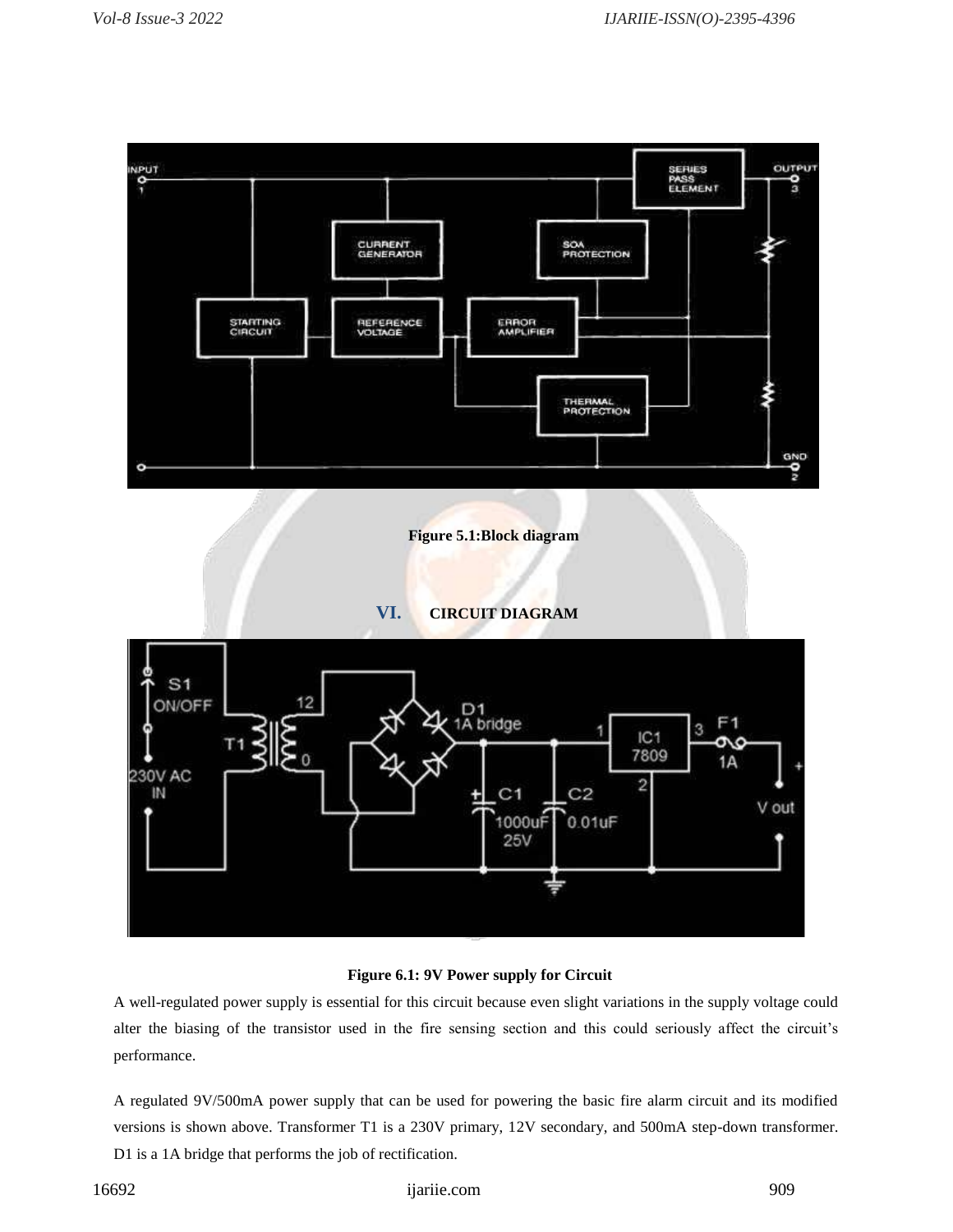Capacitor C1 filters the rectifier output and C2 is the AC by-pass capacitor. IC1 (7809) is a 9V fixed positive voltage regulator. The output of the rectifier+filter section is connected to the input of 7805 and a regulated steady 9V is obtained at its output. S1 is the ON/OFF switch. F1 is a 500mA safety fuse.



 **Figure 6.2: Fire Alarm Main Circuit**

Normally, led are high lighting  $\&$  then LDR resistance is meager. Then the transistor Q1 is off  $\&$  the collector current of Q1 flows to the base of transistor Q2 &is it on. Then collector current of Q1 flows to the emitter. Then transistor Q3 off. The collector current of Q3 passes to the base of the Q4 transistor  $\&$  it is on. The current is passing from collector to emitter. Then transistor Q5 off & Speaker no alarm.

But when fire breakout LDR resistance increased & transistor Q1 on, current are flowing collector to emitter. Then transistor Q2 off. The collector current of Q2 flows to the base of the Q3 transistor. This current on transistor Q3 & current flowing collector to emitter. Then transistor Q4 off. The collector current of Q4 flows to the base of transistor Q5  $\&$  it on. Then current flowing collector to emitter & speaker alarming.

# **VII. APPLICATION**

- 96 Outputs Plasma Display Driver 90V Absolute Maximum Rating Reduced EMI (Electro-Magnetic Interference) 3.3V / 5V Compatible Logic -40 / 30 mA
- Source / Sink Output Mos 6 Bit Data Bus (40 MHz) BCD Process Packaging Adapted to Customer Request (DICE, COB, COF, TAB).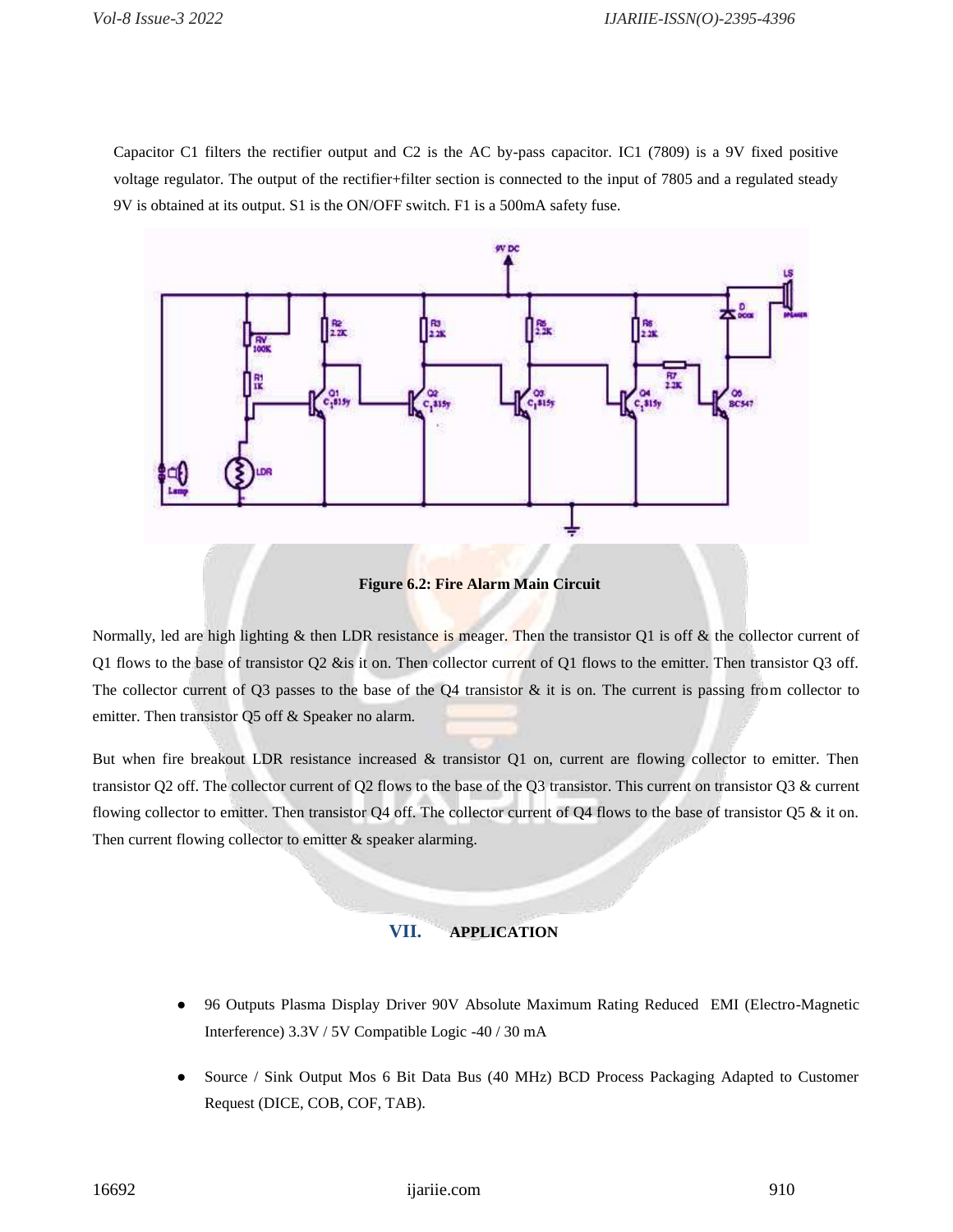#### **VIII. RESULT**

The present paper offers a response for maintaining a strategic distance from such disasters by checking the structure yet likewise talking about the proportional with IoT framework to kill the fire delivering operators and the chief control if there ought to emerge from an event of a spillage. Additionally, it establishes a caution similarly as establishes a connection with the authorities. Further progress can be by abstaining from concealing sensors which will have the choice to identify the territory reliant on concealing coding. At the point when the temperature and gas are distinguished, the IoTbased alarm produces the alarm sound and it tends to be checked by utilizing an IoT server and a few sensor esteems are recognized it will be introduced on the web through the web of things.

#### **IX. CONCLUSION**

The developed prototype in this work is made for a user to control the fire alarm system remotely. This helps the user if he/she is not in the building or even unaware of an emergency condition. The use of this prototype will avoid unpredictable situations or any critical situations from occurring in the residential areas without the awareness of the resident. The home alert system is observed to be functional by triggering the fire extinguisher. The use of a coupled sensor of temperature sensor and the smoke detector was found to be more appropriate than the use of only one of them. Though the prototype was able to extinguish the fire the portability can be significantly improved by efficient assimilation of the different modules. This system should also take care that each module of it can be easily replaced by a better sensor and equipment with updated technology.

# **X. REFERENCES**

[1] W. H. Dong, L. Wang, G. Z. Yu, and Z. Bin Mei, "Design of Wireless Automatic Fire Alarm System," Procedia Eng., vol. 135, pp. 413–417, 2016.

[2] A. Imteaj, T. Rahman, M. K. Hossain, M. S. Alam, and S. A. Rahat, "An IoT-based Fire Alarming and Authentication System for Workhouse using Raspberry Pi 3," ECCE 2017 - Int. Conf. Electr. Comput. Commun. Eng., no. February 2010, pp. 899–904, 2017.

[3] A. Mahgoub, N. Tarrant, R. Elsherif, A. Al-Ali, and L. Ismail, "IoT-Based Fire Alarm System," in 2019 Third World Conference on Smart Trends in Systems Security and Sustainability (WorldS4), 2019, pp. 162–166.

[4] N. N. Mahzan, N. I. M. Enzai, N. M. Zin, and K. S. S. K. M. Noh, "Design of an Arduino-based home fire alarm system with GSM module," J. Phys. Conf. Ser., vol. 1019, no. 1, 2018.

[5] W. L. Hsu, J. Y. Zhuang, C. S. Huang, C. K. Liang, and Y. C. Shiau, "Application of Internet of Things in a kitchen fire prevention system," Appl. Sci., vol. 9, no. 17, 2019.

[6] Shehab, J. N. (2018) Design and Implementation of Factory Security System. (PP. 162 - 171)

[7] Qin, W. Jiashuo, C., and Chuang, Z. (2018) Intelligent Smoke Alarm System with Wireless SensorNetwork Using ZigBee, (pp. 1 - 10)

[8] Aydin, B., Selvi, E., Tao, J. and Starek, M. J. (2019) Use of Fire-Extinguishing Balls for a Conceptual System of Drone-Assisted Wildfire Fighting, (PP.1 - 15)